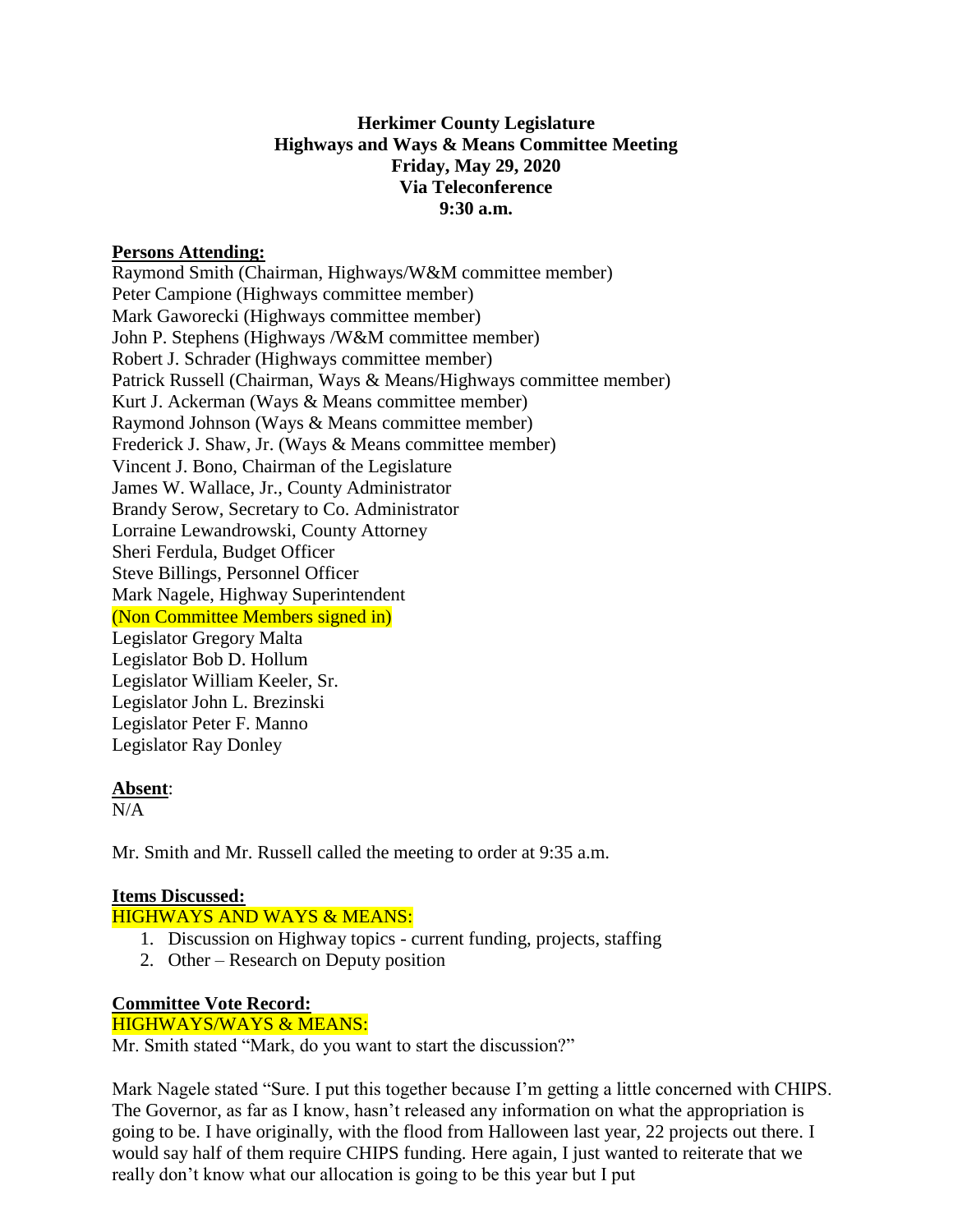together on the letter, we have about \$724,000 from last year's rollover and if we get funded at the same amounts we have been historically, that's another \$3.5 million so that would bring our total up to \$4.2 million. I am hoping we do see that. My understanding was that PAVE NY was about another \$805,000 would not be allocated this year but Extreme Winter Recovery is going to be, which is about \$500,000. Here again, that's just speculation at this point. With the current projects we have the total comes to about \$3.4 million which at this time is below what I anticipated for CHIPS but that does not include the replacement of Hopson Road Bridge which was washed out during the Halloween storm and it also does not include South Shore Bridge which we just did. I came in with inspection at about \$1.3 million. That would exceed what I am anticipating our CHIPS amount to be by \$351,000 and here again that would leave us in a bind if we award that to also get the Hopson Bridge which is closed currently. South Shore Bridge is still open so that's somewhat of a dilemma. I attribute that high cost for the South Shore Bridge to there only being two bidders. I've heard that with Bridge New York Program all the bridge contractors are pretty full at work. They don't really need any work so I think that also attributes to the high price of that project. We had originally anticipated it to be about a million dollars including construction, inspection and as I mentioned it's well over that. Jumping ahead a little bit I think with Hopson still being out there and being in a closed state I would recommend that we reject the bids for South Shore Road and potentially rebid it in the fall. Hopefully by then the contractors will be looking for work for next year and maybe we will get a little better price and also that will buy us some time with not knowing what we are getting as far as allocations through CHIPS which this project would be funded 100% with CHIPS money. That's my recommendation there. Going forward to Emmonsburg Bridge. That was another project that we had scour on the bank downstream of the bridge itself from the Halloween storm. I would also like to discuss there is basically three things we could do. We could just do a minor repair that would fix right around the bridge abutments. We could extend the wall on the property right adjacent to the stream where it washed out that affects seasonal residence so we prepared a taking map the owner seems to be ok with us taking that portion of the property but there again the cost of doing that is about \$200,000 and the third option would be to buy the property, the residence and then basically just do what we need to do to build the wall to save the bridge. The property is appraised at about \$60 to \$70 thousand dollars so I don't know, here again I'd like to discuss that with the committee as on the direction we go with on that project. A couple things there again, we want to postpone the award to the South Shore Bridge and then secondly, what the committee feels about Emmonsburg. How we want to proceed with that project. That's a FEMA project however the question is, what direction FEMA will go and what option they would fund. We still haven't heard a good response from them. It's been several weeks. We've asked that question and still haven't heard anything. I will turn it back to you Mr. Smith and if you want to discuss those two items."

Mr. Smith asked "What is the thought of the committee? Anyone have any thoughts on this?"

Mr. Schrader asked "My question is, if we spend the \$200,000 on a retaining wall rather than buy the parcel for the \$70,000 or whatever, what future costs will we have? Should we just buy the property and utilize it down the road also or are we going to have to keep going back?"

Mr. Gaworecki asked "What's the cost of just fixing the area right around the bridge without extending the wall? Did I miss that?"

Mark Nagele responded "We really haven't decided what the cost would be just to fix around the bridge. It would be a shorter wall. I still think it would be around the \$100,000 range. The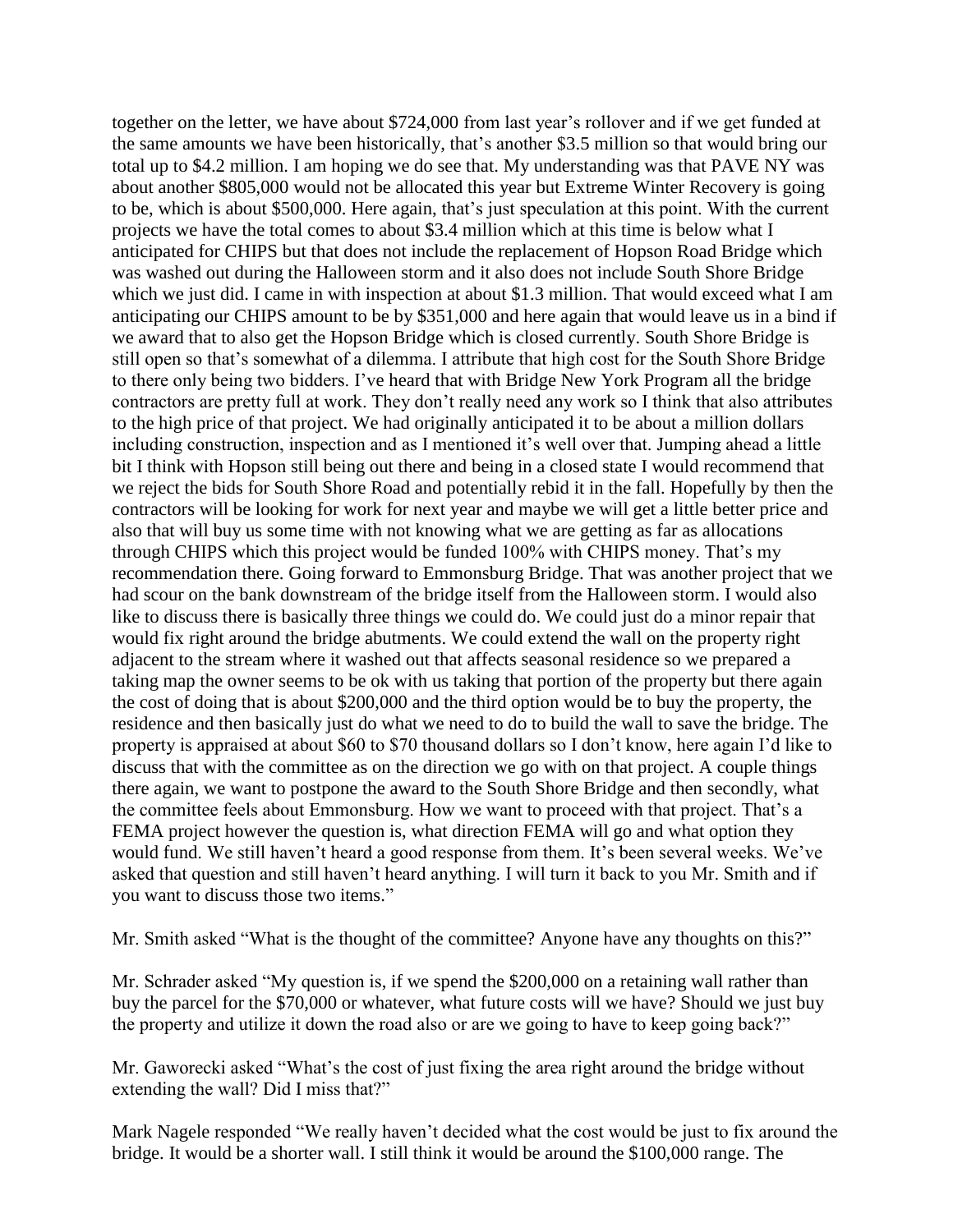\$200,000 is roughly a 60 foot long wall and it goes down stream of the bridge which there used to be a laid up stone where the original bridge design which was back in 2004. There was a laid up stone wall that had collapsed into the creek and that's why the bank is scouring out now."

Mr. Gaworecki asked "But that bank is on the private property?"

Mark Nagele responded "Yes. It extends from the abutment and then goes on to private property."

Mr. Johnson asked "Can he take the CHIPS funding and we get nothing this year or no?"

Mr. Wallace responded "That's a very good question. We asked about 8 weeks ago and didn't get an answer. We asked again about 4 weeks ago and didn't get an answer. Jimmy and I submitted it to our control group last week about CHIPS authorization, when is that going to happen? We have heard nothing. And the argument that we've made is 90% of this is borrowed money through the Thruway Authority. I believe the money will come. The question is when will it come"

Mr. Gaworecki asked "How long is the detour for Hopson Road and what's the penalty for rescinding the award?"

Mark Nagele responded "The detour is probably 4 miles. These projects haven't been awarded yet so there is no penalty. Essentially we just have consultants that we hired on board. Their fees are in the range of \$80,000. South Shore Road has already been designed so that money has already been spent and we are probably half way into Hopson Road engineering piece."

Mr. Gaworecki stated "The engineering, that could be just put on a shelf once it's done and saved for when we have the money correct?"

Mark Nagele responded "Yes. If you are referring to South Shore Road, that could be just shelved until next year. Hopson Road though I'm sure the residents will be a little concerned if we don't open up that road for them but here again we have not bid that project yet because the design is not complete."

Mr. Gaworecki thanked Mark Nagele.

Mr. Smith asked "Anyone else got anything?"

Mr. Schrader asked "What are you looking for on a motion for this?"

Mr. Smith Stated "We need a motion to postpone the South Shore Road and to move ahead with the Hopson Bridge."

Item #1 - On motion of Mr. Schrader, seconded by Mr. Campione for Highways, and on motion of Mr. Bono, seconded by Mr. Stephens for Ways & Means, Item #1 was voted on and approved. Unanimous.

Jim Wallace asked "Can we talk about the staffing Mark listed?"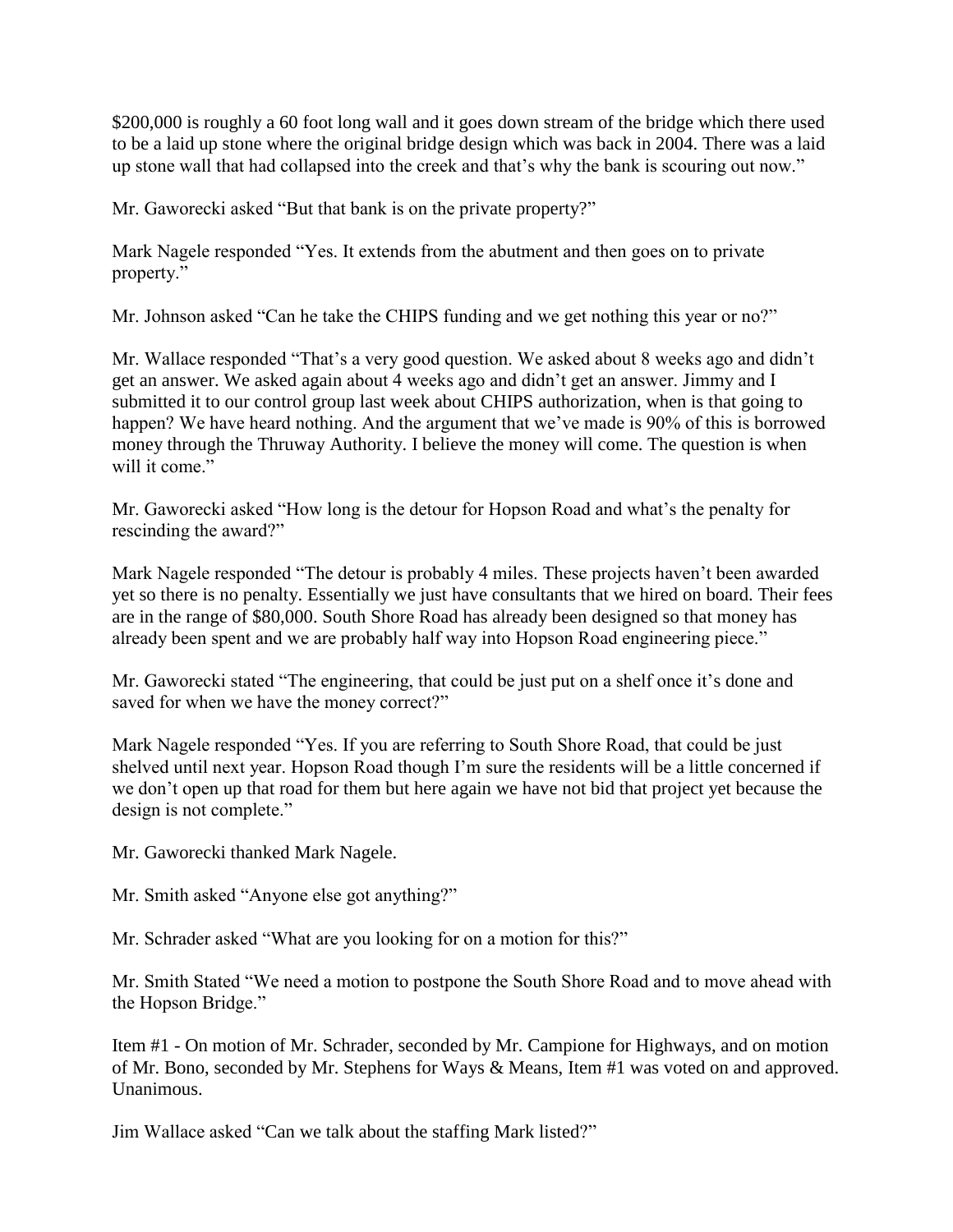Mark Nagele stated "As you know my deputy Jim Lindholm resigned from his position. I think he's been gone about 2 or 3 weeks now and we've advertised prior to his leaving for the position. We had one candidate apply but didn't meet the qualifications and we currently have the ad out there. It's on the State's website, Working Solutions and I believe it may be on Indeed as well. We have not received any resumes for the second posting as of yet. I'm not sure if anyone will apply, but that's the status of where we are at this point. We don't have anyone that we can actually interview at this point."

John Stephens stated "I brought this up when we hired Jim. This is just my personal thoughts but I don't think we need to have a Deputy Superintendent that has a PE and that might be part of what our issue is of not getting candidate. We are asking the Deputy Superintendent to basically have the same job description and job duties as the Superintendent. I just don't see the need. That's just my thought. It might open up our pool a little bit better or a little bit more for maybe a little less money maybe. I know we discussed this last time and it didn't go anywhere but I just figured now was a good time to bring it up"

Mr. Gaworecki stated "There are several Counties where the Superintendent doesn't have PE."

Mr. Smith asked "Mark, What do you feel about this?"

Mark Nagele responded "Well here again when I'm gone or on vacation the Deputy is basically me. That's somewhat of an issue. I think in Highway Law if the project is over \$500,000 it has to be supervised by someone with a Professional Engineering Degree so that could be an issue too should I be out or something like that. You're not really meeting the requirements. Some of these other Counties that don't have a PE either contract all of that work out like if they have a road project they may hire a consultant that would have a PE to oversee the project or they have multiple PE's under them. A lot of Counties that don't have a Highway Superintendent, they have a Highway Commissioner and that person technically would have PE's. There could potentially be issues with that. I know in the past when we originally talked about the position, prior to Jim signing on, Mr. Wallace had some concerns about not having a PE in that position as well so I don't know if he would like to elaborate on that. That's kind of why it was included to be a PE position"

Mr. Smith stated "My thoughts would be without one on staff we are leaving ourselves open to unknown amounts of money that it would cost to hire somebody for specific jobs. When we have a person on staff we know what that bill is going to be every year. I would like to see an assistant hired."

Mr. Stephens stated "I'm not saying we don't need to hire a Deputy Superintendent but I don't think the qualifications of having a PE are necessary. It's been done previous."

Mr. Smith stated "The cost would still be there if you don't have the qualifications."

Mr. Stephens stated "What I'm saying is we are not getting candidates because the pay is so low to require a PE. You've got the Superintendent and the Deputy Superintendent with basically the same job description and job duties but there is a \$30,000 or \$40,000 difference in pay. I just don't see the need to have a PE as number two. To Mark's point, if he is going to be on vacation or he is going to be out for an extended period of time, we deal with it when that happens. If he's on vacation we just don't have them stamp anything. I'm not quite sure how much Mark stamps anymore anyways."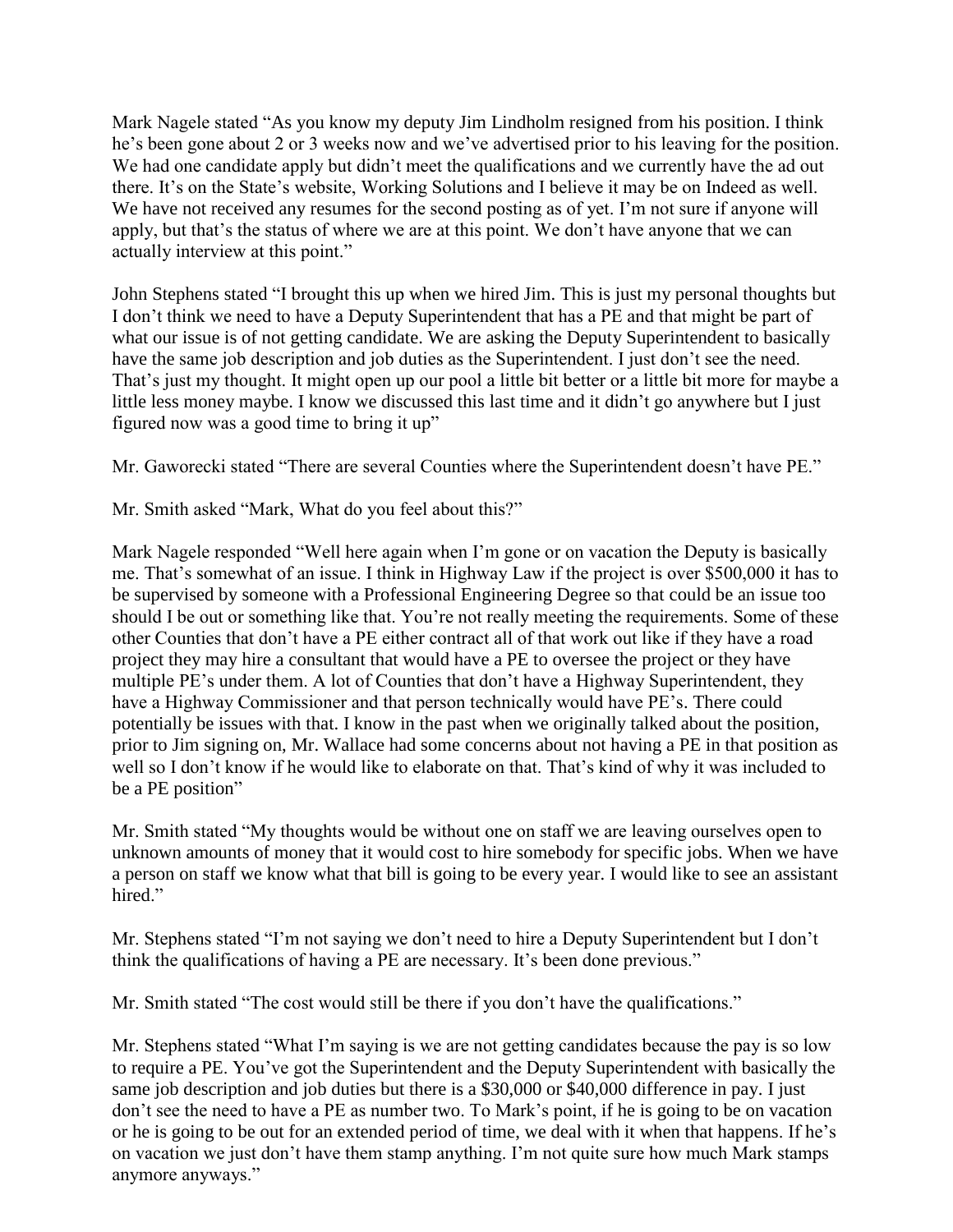Mr. Smith asked "What's the rest of the committee think?"

Mr. Campione stated "I've got a question. Jim Wallace I would like to know what you think about this?"

Mr. Wallace stated "Pete asked me what my thoughts were and I've always believed that for the best of the County it's great to have somebody with a license both to help now and in the future because it is very difficult for us to recruit. My recommendation is, talking with Mark and Steve that we would let this process run its course and we can do some leg work on salaries for a Deputy and also take a look at what John's recommended and get back to you."

Mr. Smith stated "You know, maybe with graduation coming up too we could hire some young engineer that just graduated from college that would be interested."

Mr. Gaworecki stated "We could also think about hiring without a PE that's working towards a PE that way you could start off low and you know they are working towards it, give them a certain amount of time to get it and if they don't get it hire someone else."

Mr. Russell stated "Which we've done before."

Mark Nagele stated "That's currently in the specification now that they have to get their PE within 4 years I believe or a couple years and that's essentially what Jim had done. He came here without his PE and was able to get it while he was here."

Mr. Smith stated "There's a thing right there. Maybe we should have some stipulation in there too that if he gets it during those 4 years he owes us some time. What do you guys think?"

Ray Johnson stated "Have we looked at not having a PE and just subbing out what work we have? I don't know how much work we do. Is it cheaper just to have a person come in at a flat rate and pay the cost of it?"

Mr. Bono stated "I think that you need a PE on site myself because you know as things come up in the field that you need immediate response from and then if you sub some of that stuff out and that PE is on vacation or you know we're building a jail and people point fingers. I'd rather have somebody directly that can answer the questions. That's just my concern. On some of those other things Ray, we've talked about before like hiring services out like tree cutting and things like that and ditching and things but as far as a PE I think we need one on staff."

Mr. Russell stated "Years ago we did not have PEs. The reason from what I recall was that we wanted that PE to be able to do work in house on various projects which I believe has happened but I'm seeing more and more that a lot of these projects are being handled by outside engineers so I question too whether we need a PE as well. Based on the fact that we're going to utilize that person for towns and villages which I don't believe we did or have. It just seems like more and more work again is going out to other engineering firms to do the work that I thought was going to be done in house."

Mr. Stephens stated "I'm not sure who this question is for. Might be Jim Wallace or it might be Mark Nagele. Does the Superintendent have to be a PE by any law in the state? I agree that the Superintendent of Highways should have a PE. I don't have an issue with that. My thought process is the Deputy Superintendent does not have to have a PE. It's going to open up our pool."